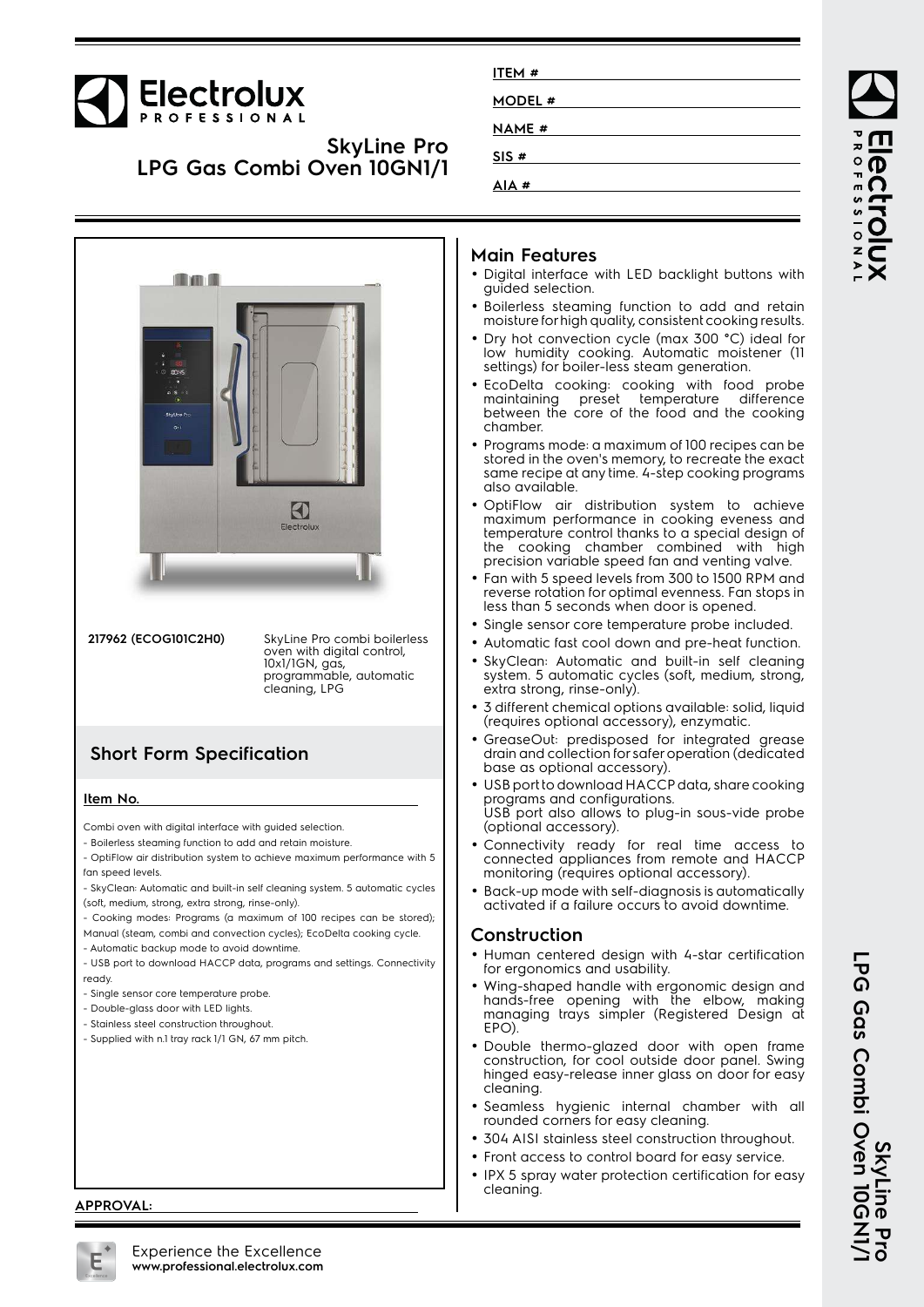

• Wall mounted detergent tank holder PNC 922386 ❑ • Tray rack with wheels 10 GN 1/1, 65mm pitch PNC 922601 ❑

• Supplied with n.1 tray rack 1/1 GN, 67 mm pitch.

#### **Optional Accessories**

| <b>Optional Accessories</b>                                                                                            |                               | • Tray rack with wheels, 8 GN 1/1, 80mm pitch PNC 922602 $\Box$                                                                                       |                         |
|------------------------------------------------------------------------------------------------------------------------|-------------------------------|-------------------------------------------------------------------------------------------------------------------------------------------------------|-------------------------|
| • Water softener with cartridge and flow<br>meter for 6 & 10 GN 1/1 ovens (low-<br>medium steam usage - less than 2hrs | <b>PNC 920002</b><br>❏        | • Bakery/pastry tray rack with wheels holding PNC 922608 Q<br>400x600mm grids for 10 GN 1/1 oven and<br>blast chiller freezer, 80mm pitch (8 runners) |                         |
| per day full steam)<br>• Water softener with cartridge and flow                                                        | PNC 920003                    | • Slide-in rack with handle for 6 & 10 GN 1/1<br>oven                                                                                                 | PNC 922610 <b>□</b>     |
| meter (high steam usage)<br>• Water softener with salt for ovens with                                                  | ❏<br>PNC 921305               | • Open base with tray support for 6 & 10 GN PNC 922612 Q<br>1/1 oven                                                                                  |                         |
| automatic regeneration of resin<br>• Resin sanitizer for water softener                                                | ❏<br>PNC 921306               | • Cupboard base with tray support for 6 & 10 PNC 922614 $\Box$<br>GN 1/1 oven                                                                         |                         |
| (921305)<br>• Wheel kit for 6 $&$ 10 GN 1/1 and 2/1 GN<br>oven base (not for the disassembled                          | <b>PNC 922003</b><br>❏        | • Hot cupboard base with tray support for 6 PNC 922615 $\Box$<br>& 10 GN 1/1 oven holding GN 1/1<br>or400x600mm                                       |                         |
| one)<br>· Pair of AISI 304 stainless steel grids, GN PNC 922017                                                        |                               | • Grease collection kit for GN 1/1-2/1<br>cupboard base (trolley with 2 tanks, open/<br>close device and drain)                                       | PNC 922619 <b>□</b>     |
| $\frac{1}{1}$<br>• Pair of grids for whole chicken (8 per<br>grid - 1,2kg each), GN 1/1                                | PNC 922036<br>∩               | • Stacking kit for gas 6 GN 1/1 oven placed<br>on gas 10 GN 1/1 oven                                                                                  | PNC 922623 □            |
| · AISI 304 stainless steel grid, GN 1/1                                                                                | PNC 922062                    | • Trolley for slide-in rack for 6 & 10 GN 1/1<br>oven and blast chiller freezer                                                                       | PNC 922626 <b>□</b>     |
| · Grid for whole chicken (4 per grid - 1,2kg PNC 922086<br>each), GN 1/2                                               |                               | • Trolley for mobile rack for 6 GN 1/1 on 6 or<br>10 GN 1/1 ovens                                                                                     | PNC 922630 □            |
| • External side spray unit (needs to be<br>mounted outside and includes support                                        | PNC 922171 D                  | • Stainless steel drain kit for 6 & 10 GN oven, PNC 922636 Q<br>dia=50mm                                                                              |                         |
| to be mounted on the oven)<br>• Baking tray for 5 baguettes in                                                         | <b>PNC 922189</b>             | · Plastic drain kit for 6 &10 GN oven,<br>$dia=50mm$                                                                                                  | PNC 922637 <b>□</b>     |
| perforated aluminum with silicon<br>coating, 400x600x38mm                                                              | ❏                             | • Grease collection kit for open base (trolley<br>with 2 tanks, open/close device and drain)                                                          | PNC 922639 □            |
| · Baking tray with 4 edges in perforated<br>aluminum, 400x600x20mm                                                     | <b>PNC 922190</b>             | • Wall support for 10 GN 1/1 oven                                                                                                                     | PNC 922645 □            |
| • Baking tray with 4 edges in aluminum,<br>400x600x20mm                                                                | PNC 922191 □                  | • Banquet rack with wheels holding 30 plates PNC 922648 Q<br>for 10 GN 1/1 oven and blast chiller freezer,<br>65mm pitch                              |                         |
| • Pair of frying baskets                                                                                               | PNC 922239<br>❏               | • Banquet rack with wheels 23 plates for 10<br>GN 1/1 oven and blast chiller freezer, 85mm                                                            | PNC 922649 □            |
| · AISI 304 stainless steel bakery/pastry<br>grid 400x600mm                                                             | <b>PNC 922264</b><br>❏        | pitch<br>• Dehydration tray, GN 1/1, H=20mm                                                                                                           | PNC 922651 <b>□</b>     |
| • Double-step door opening kit                                                                                         | <b>PNC 922265</b>             | • Flat dehydration tray, GN 1/1                                                                                                                       | PNC 922652 □            |
| • Grid for whole chicken (8 per grid - 1,2kg PNC 922266                                                                |                               | • Open base for 6 & 10 GN 1/1 oven,<br>disassembled - NO accessory can be fitted                                                                      | PNC 922653 □            |
| each), GN 1/1                                                                                                          |                               | with the exception of 922382                                                                                                                          |                         |
| • USB probe for sous-vide cooking                                                                                      | PNC 922281 <b>□</b>           | • Bakery/pastry rack kit for 10 GN 1/1 oven                                                                                                           | PNC 922656 <b>□</b>     |
| • Grease collection tray, GN 1/1, H=100<br>mm                                                                          | <b>PNC 922321</b>             | with 8 racks 400x600mm and 80mm pitch<br>• Stacking kit for gas 6 GN 1/1 oven placed                                                                  | PNC 922657              |
| • Kit universal skewer rack and 4 long<br>skewers for Lenghtwise ovens                                                 | <b>PNC 922324</b>             | on 7kg and 15kg crosswise blast chiller<br>freezer                                                                                                    |                         |
| • Universal skewer rack                                                                                                | PNC 922326<br>ப               | • Heat shield for stacked ovens 6 GN 1/1 on<br>10 GN 1/1                                                                                              | PNC 922661 □            |
| • 4 long skewers                                                                                                       | PNC 922327                    | • Heat shield for 10 GN 1/1 oven                                                                                                                      | PNC 922663 □            |
|                                                                                                                        | ❏                             | • Kit to convert from natural gas to LPG                                                                                                              | PNC 922670 <b>□</b>     |
| • Water nanofilter for 6 & 10 GN 1/1 ovens PNC 922342                                                                  | ப                             | • Kit to convert from LPG to natural gas                                                                                                              | PNC 922671 □            |
| • External reverse osmosis filter for 6 & 10                                                                           | PNC 922343                    | • Flue condenser for gas oven                                                                                                                         | PNC 922678 <b>□</b>     |
| GN 1/1 ovens                                                                                                           |                               | • Fixed tray rack for 10 GN 1/1 and<br>400x600mm grids                                                                                                | PNC 922685 <del>□</del> |
| · Multipurpose hook                                                                                                    | PNC 922348                    | • Kit to fix oven to the wall                                                                                                                         | PNC 922687 □            |
| • 4 flanged feet for 6 $&$ 10 GN, 2",                                                                                  | ❏<br>PNC 922351               | • Tray support for 6 & 10 GN 1/1 open base                                                                                                            | PNC 922690 □            |
| 100-130mm                                                                                                              | ❏                             | ● 4 adjustable feet with black cover for 6 & 10 PNC 922693 □<br>GN ovens, 150-200mm                                                                   |                         |
| • Grid for whole duck (8 per grid - 1,8kg<br>each), GN 1/1<br>• Thermal cover for 10 GN 1/1 oven and                   | PNC 922362<br>❏<br>PNC 922364 | • Reinforced tray rack with wheels, lowest<br>support dedicated to a grease collection                                                                | PNC 922694 □            |
| blast chiller freezer                                                                                                  | ❏                             | tray for 10 GN 1/1 oven, 64mm pitch<br>• Wifi board (NIU)                                                                                             | PNC 922695 <b>□</b>     |
| • Tray support for 6 $&$ 10 GN 1/1<br>disassembled open base                                                           | PNC 922382<br>❏               |                                                                                                                                                       |                         |



**SkyLine Pro LPG Gas Combi Oven 10GN1/1**

The company reserves the right to make modifications to the products without prior notice. All information correct at time of printing.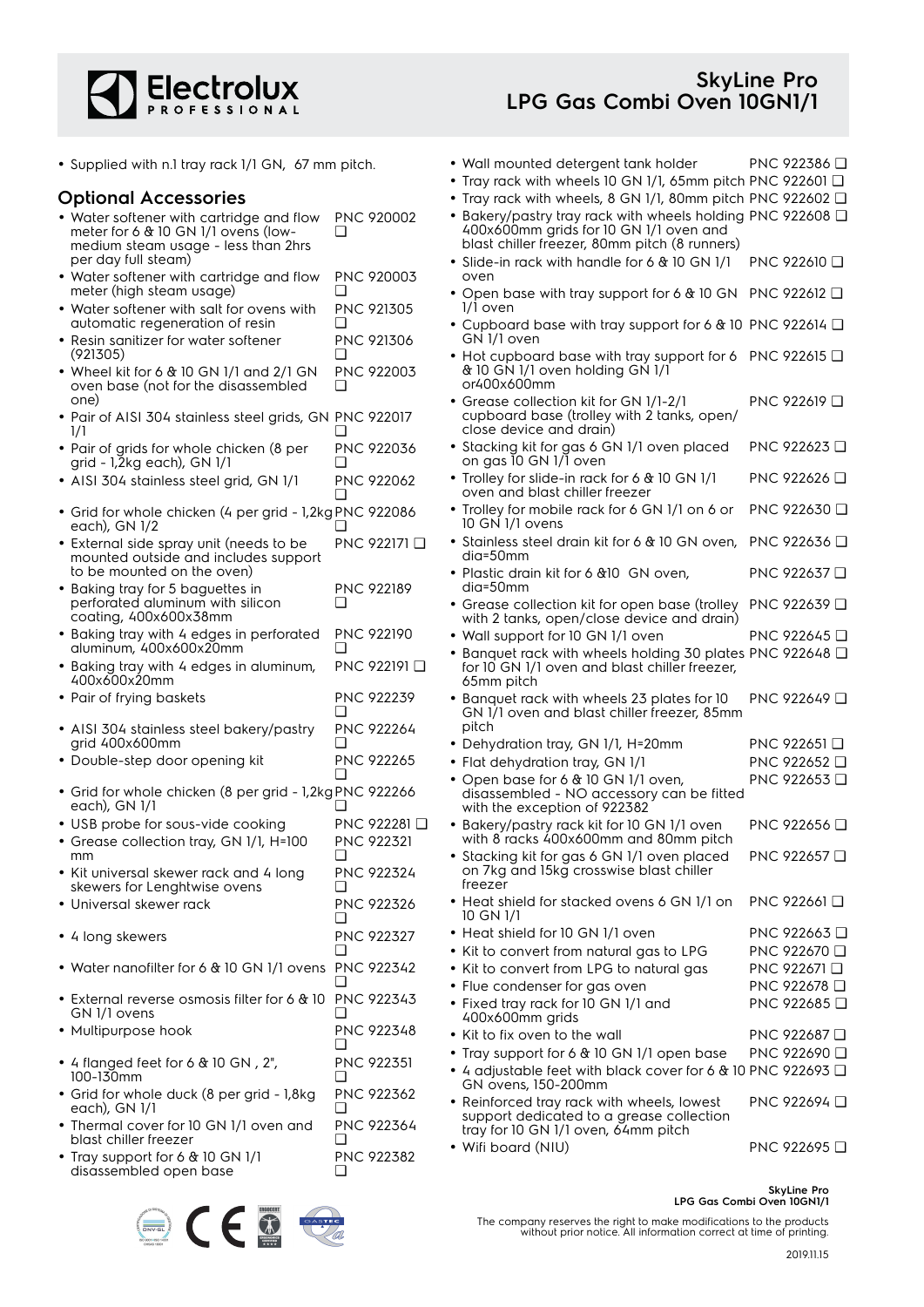

| • Detergent tank holder for open base                                       | ❏          | PNC 922699              |
|-----------------------------------------------------------------------------|------------|-------------------------|
| • Bakery/pastry runners 400x600mm for 6 PNC 922702<br>& 10 GN 1/1 oven base |            |                         |
| $\bullet\,$ Wheels for stacked ovens                                        |            | PNC 922704              |
| • Spit for lamb or suckling pig (up to 12kg) PNC 922709<br>for GN 1/1 ovens | □          |                         |
| • Probe holder for liquids                                                  | ∩          | <b>PNC 922714</b>       |
| $\bullet$ Exhaust hood with fan for 6 & 10 GN 1/1<br>ovens                  | l 1        | <b>PNC 922728</b>       |
| • Exhaust hood without fan for 6&10<br>1/1GN ovens                          | $^{\rm -}$ | <b>PNC 922733</b>       |
| · Fixed tray rack, 8 GN 1/1, 85mm pitch                                     |            | PNC 922741 <del>□</del> |
| • Fixed tray rack, 8 GN 2/1, 85mm pitch                                     | □          | PNC 922742              |
| • 4 high adjustable feet for 6 $\&$ 10 GN<br>ovens, 230-290mm               | ❏          | <b>PNC 922745</b>       |
| • Tray for traditional static cooking,<br>H=100mm                           |            | <b>PNC 922746</b>       |
| · Double-face griddle, one side ribbed<br>and one side smooth, 400x600mm    | <b>∩</b>   | <b>PNC 922747</b>       |
| • Non-stick universal pan, GN 1/1,<br>$H=20$ mm                             | □          | PNC 925000              |
| • Non-stick universal pan, GN 1/1,<br>H=40mm                                | □          | <b>PNC 925001</b>       |
| • Non-stick universal pan, GN 1/1,<br>H=60mm                                | ❏          | <b>PNC 925002</b>       |
| · Double-face griddle, one side ribbed<br>and one side smooth, GN 1/1       | l 1        | PNC 925003              |
| · Aluminum grill, GN 1/1                                                    | □          | PNC 925004              |
| • Frying pan for 8 eggs, pancakes,<br>hamburgers, GN 171                    |            | <b>PNC 925005</b>       |
| • Flat baking tray with 2 edges, GN 1/1                                     | □          | PNC 925006              |
| • Baking tray for 4 baguettes, GN 1/1                                       | ❏          | PNC 925007              |
| • Potato baker for 28 potatoes, GN 1/1                                      |            | <b>PNC 925008</b>       |
| • Non-stick universal pan, GN 1/2,<br>$H = 20$ mm                           |            | <b>PNC 925009</b>       |
| · Non-stick universal pan, GN 1/2,<br>H=40mm                                | ⊔          | PNC 925010              |
| Non-stick universal pan, GN 1/2,<br>H=60mm                                  |            | PNC 925011 □            |
| · Wood chips: oak, 450gr                                                    | ப          | PNC 930209              |
| · Wood chips: hickory, 450gr                                                | l 1        | <b>PNC 930210</b>       |
| • Wood chips: maple, 450gr                                                  |            | PNC 930211 <b>□</b>     |
| Wood chips: cherry, 450gr                                                   | ❏          | PNC 930212              |
| • Compatibility kit for installation on                                     |            | PNC 930217              |



❑

previous base GN 1/1